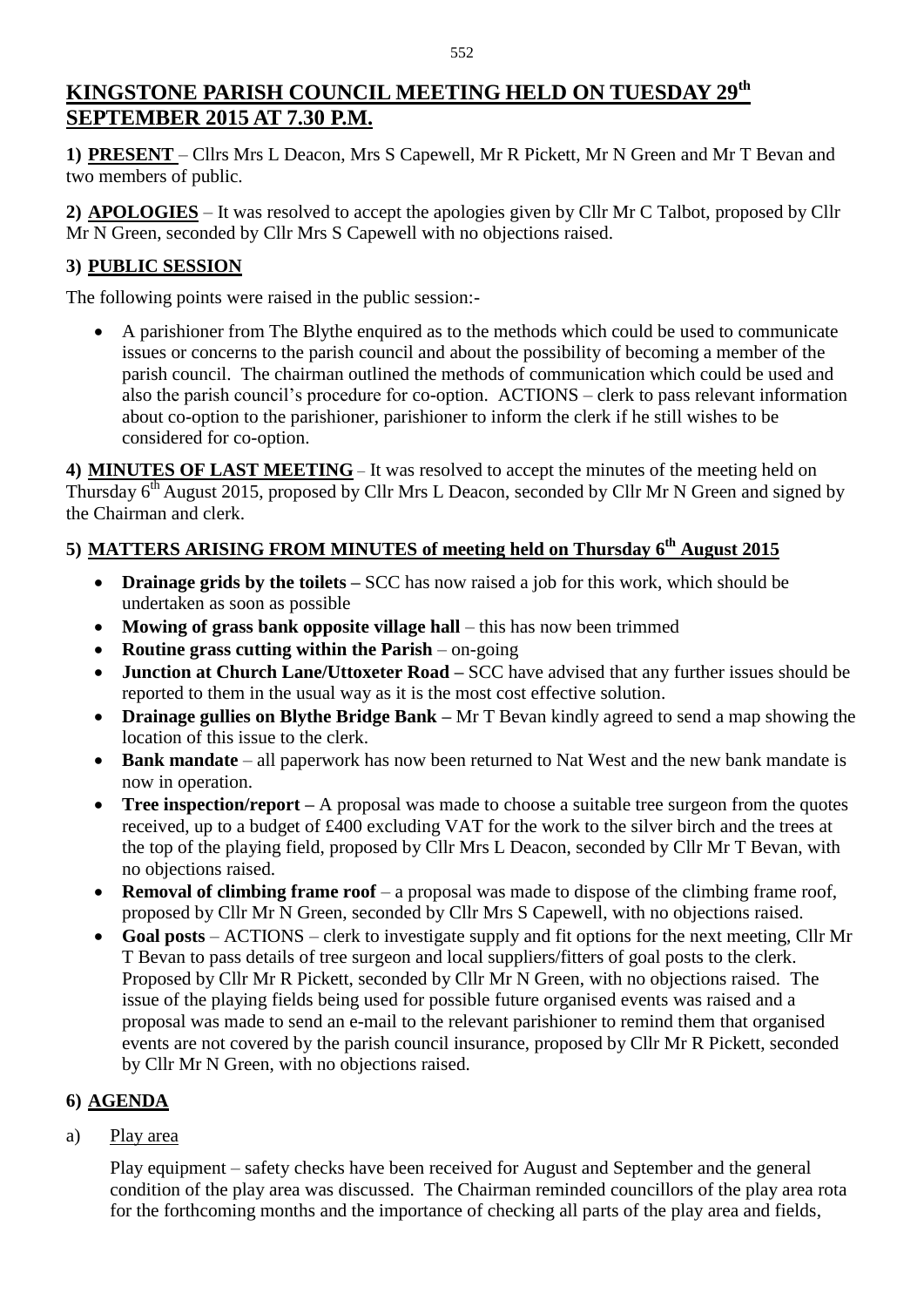including fastenings such as bolts and screws. The rota for the forthcoming months is as follows:-

| June Cllr Mr C Talbot        |     | July Cllr Mr R Pickett |       | Aug Cllr Mr N Green |
|------------------------------|-----|------------------------|-------|---------------------|
| Sep Cllr Mr N Green/new cllr | Oct | Cllr Mr N Green        | Nov — | Cllr Mr C Talbot    |
| Dec Cllr Mr R Pickett        |     |                        |       |                     |

ACTION - Cllr Mr N Green and Cllr Mr T Bevan to arrange to meet and go through the safety checks together in October, so that Cllr Mr T Bevan can begin his safety checks.

Any outstanding issues regarding ant-social behaviour will be raised at the next police surgery.

A reminder was given by the chairman to include the following on weekly safety checks:-

- The bench by the corner of the village hall
- Multiplay unit **-** monitor slats on the bridge which are splitting and check for loose steps
- Check that toilets are locked/secure
- Check the bushes on the cross-bars of the swings for smoothness of operation and movement
- Slight play in end support of swings this seems to be in the side movement supports rather than front/back movement supports and needs to be monitored
- Slight damage to aerial runway seat small pieces missing out of the edge, which needs to be monitored
- Goals welds on net supports starting to fracture monitor
- $\bullet$  Fires on playing fields monitor
- Movement on platforms on climbing frame check for movement and report any issues to the clerk

The annual safety inspection was undertaken in August.

#### **Annual safety inspection report – excerpts as follows, with parish council ACTIONS:-**

Play area - The overall risk rating for the play area is **MEDIUM**.

- 1. **Adventure trail** fails to meet the requirement of the relevant standard ACTION – councillors to monitor during weekly safety checks
	- Strimmer damage to supports is likely to accelerate timber rot prevent further damage ACTION – councillors to monitor during weekly safety checks
- 2. **Cable runway** meets with the requirements of the relevant standard where this may be tested on site without dismantling or destruction – no remedial maintenance work is required at this time

ACTION – councillors to monitor during weekly safety checks

- 3. **Goal posts -** fails to meet the requirement of the relevant standard:-
	- Paintwork in poor condition de-scale and coat with lead free paint, using appropriate precautions
	- ACTION councillors to monitor during weekly safety checks
	- Surface uneven  $-$  no action given the risk assessment

ACTION – councillors to monitor during weekly safety checks

4. **Play cabin** - – meets with the requirements of the relevant standard where this may be tested on site without dismantling or destruction – no remedial maintenance work is required at this time

ACTION – councillors to monitor during weekly safety checks

- 5. **Multiplay with slide** fails to meet the requirement of the relevant standard:-
	- Finger entrapment eliminate the entrapment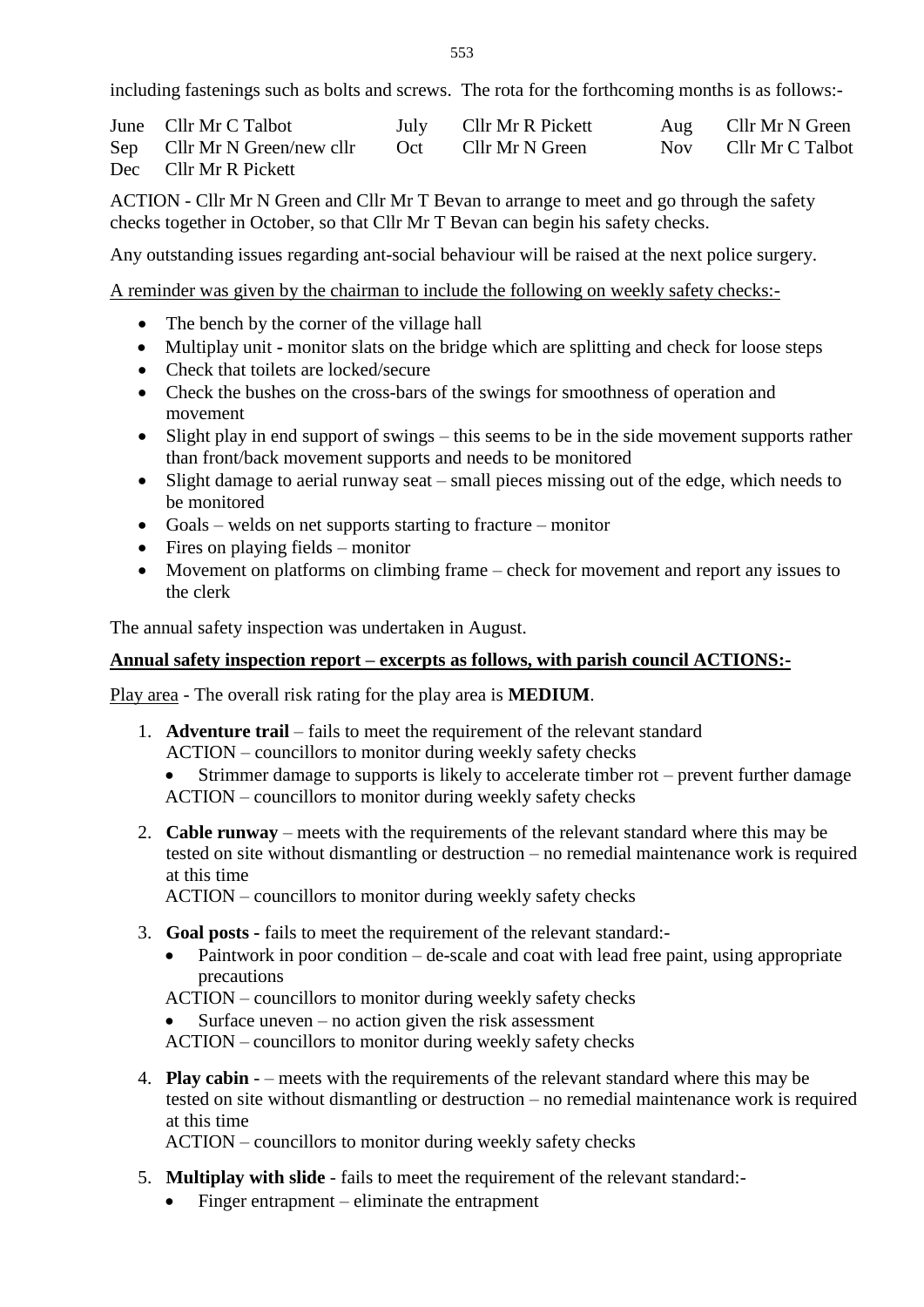Timber – not in good condition (notes: roof above slide) – repair item ACTION – clerk to request clarification as the roof was removed before the safety inspection

- Access fails entrapment requirements monitor and check on routine basis
- Slide bar not fitted across the access to the slide monitor and check on routine basis
- Entrapment head and neck no action required, based on risk assessment, as asset pre-dates BSEN1176 – monitor and check on routine basis
- Strimmer damage to supports is likely to accelerate timber rot prevent further damage
- ACTION councillors to monitor during weekly safety checks
- Item bolt damaged/loose/missing replace missing part/component ACTION – this has been checked and does not appear to be loose or moving, councillors to continue to monitor during weekly safety checks
- 6. **Rocker horse** meets with the requirements of the relevant standard where this may be tested on site without dismantling or destruction – no remedial maintenance work is required at this time – content noted
- 7. **Junior swing – 2 bay 4 seat** meets with the requirements of the relevant standard where this may be tested on site without dismantling or destruction – no remedial maintenance work is required at this time – content noted
- 8. **Mixed swing – 2 bay 4 seat** meets with the requirements of the relevant standard where this may be tested on site without dismantling or destruction – no remedial maintenance work is required at this time – content noted

#### MUGA/tennis courts - The overall risk rating for the area is **MEDIUM**

There are finger crush entrapments on both gates:-

- 1. **MUGA court** entrapment on side(s) of gate adjust gate/posts/fit new rubber buffer to ensure a spacing of at least 18mm throughout the range of the gate to remove the finger entrapment. The 18mm gap also should apply on the hinge side of the gate. ACTION – clerk to contact Steelway to look at possible solutions in preparation for discussion at the next meeting, proposed by Cllr Mr R Pickett, seconded by Cllr Mr T Bevan, with no objections raised.
- 2. **Tennis court** entrapment on side(s) of gate adjust gate/posts/fit new rubber buffer to ensure a spacing of at least 12mm throughout the range of the gate to remove the entrapment. The 12mm gap also should apply on the hinge side of the gate. ACTION – clerk to contact Steelway to look at possible solutions in preparation for discussion at the next meeting, proposed by Cllr Mr R Pickett, seconded by Cllr Mr T Bevan, with no objections raised.

ACTION - Councillors Mr T Bevan, Mr N Green and Mr R Pickett to arrange to meet to undertake a combined safety inspection.

A further e-mail has been received from a parishioner regarding the use of the MUGA court after 9pm. ACTION – clerk to e-mail parishioner confirming that the rules on the gate remain the same, proposed by Cllr Mrs S Capewell, seconded by Cllr Mr N Green, with no objections raised.

A query regarding the intended use of MUGA committee funds was raised. ACTION – Cllr Mr N Green to contact the MUGA committee to clarify the proposed uses for this funding.

b) General Parish Issues

The next NHT visit is scheduled for the week commencing 19th October. The clerk was asked to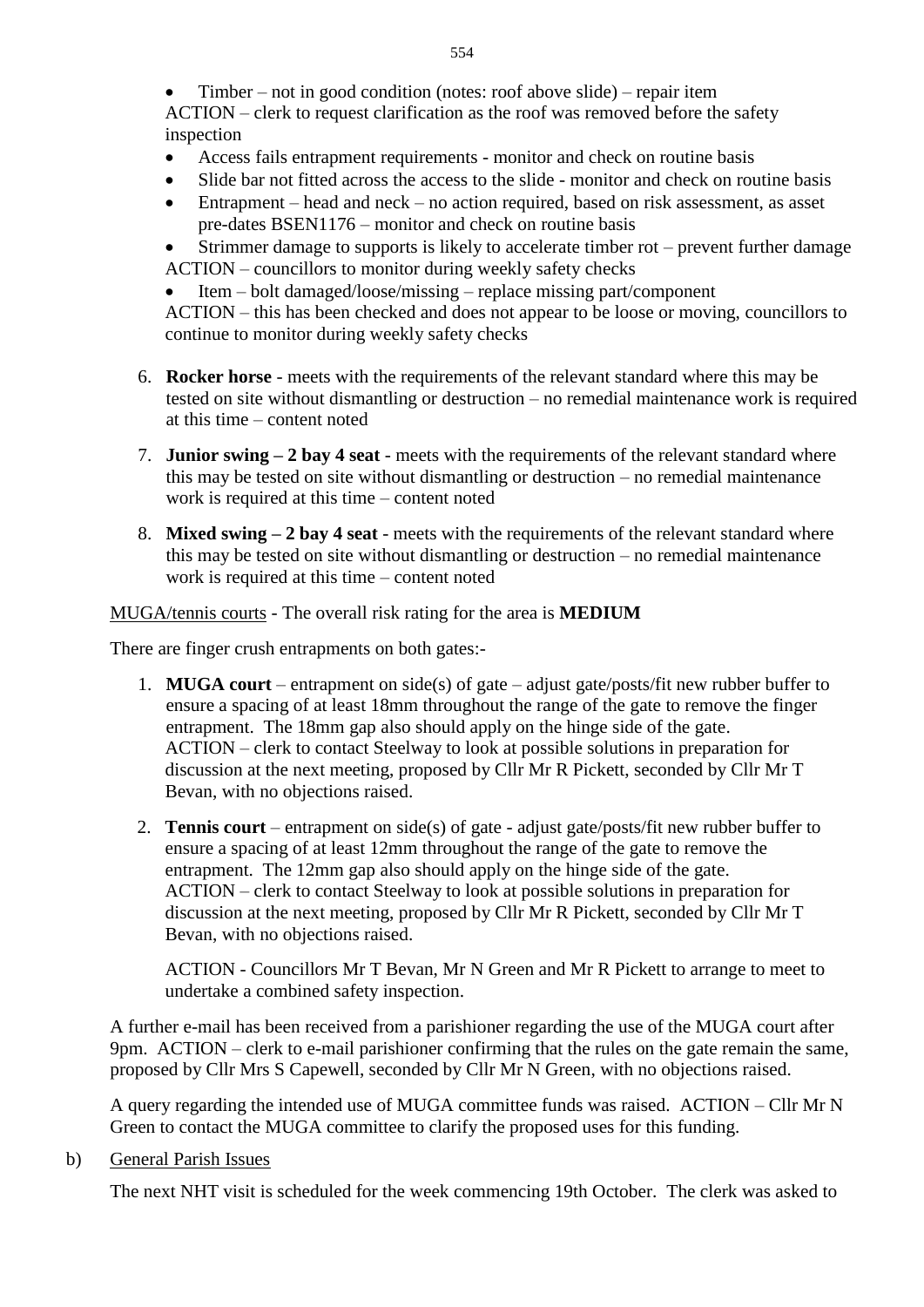forward jobs including clearance of signs and tidying of verges in the parish. ACTION – councillors to forward any further jobs to the clerk.

- c) Co-option/council vacancies see public session for further details
- d) Finance and accounts

Financial Services Compensation Scheme – Nat West has verbally confirmed that the council is covered and that the only written confirmation was via the letter which we have on file. The parish council has not been asked for confirmation that their budget is under 500,000 Euros (confirmation of status as a small local authority (SLA)).

e) Insurance

Came and Company Local Council Insurance Brokers have been taken over by the Stackhouse Poland Group from July 2015. Information has been received regarding motor insurance and legal expenses cover. ACTION – clerk to circulate relevant information to councillors in preparation for discussion at the next meeting.

- f) WI walks around the village booklet due to technical difficulties there has been a delay in the production of the booklet. ACTION – Mrs V Laflin to produce an electronic copy of the booklet, with a break-down of expected costs involved and the planned distribution of the booklet in preparation for further discussion by councillors, before a decision on funding can be made. ACTION – clerk to circulate information on S137 payments to councillors in preparation for further discussion.
- g) Queen's 90th birthday celebrations

The possibility of the parish council taking the lead with the Queen's 90th birthday celebration was discussed. ACTION – Cllr Mr N Green to assess the level of interest for this type of celebration in preparation for discussion at the next meeting. Proposed by Cllr Mr R Pickett, seconded by Cllr Mrs L Deacon, with no objections raised.

### **7) CORRESPONDENCE**

- 1. **amended Tatenhill Neighbourhood Development Plan –** The consultation period runs from 19th August 2015 to 30th September 2015 12 noon – no comments received
- 2. **ESBC – details of Abbots Bromley Parish Council's application to East Staffordshire Borough Council to be designated as a Neighbourhood Area**. - Consultation commences on 9th September and ends on 7th October 2015. The designation request letter is available on the ESBC website: [http://www.eaststaffsbc.gov.uk/planning/planning-policy/neighbourhood-plans/abbots](http://www.eaststaffsbc.gov.uk/planning/planning-policy/neighbourhood-plans/abbots-bromley)[bromley](http://www.eaststaffsbc.gov.uk/planning/planning-policy/neighbourhood-plans/abbots-bromley) - no comments received
- 3. **letter from parishioner regarding condition of Hollyhurst Lane**  clerk has contacted SCC Community Highways Liaison Officer and reported the issue, he will report it and provide an update. The clerk has also contacted the parishioner confirming that the condition of the road has been reported to highways.
- 4. **e-mail from a parishioner requesting a grit bin for The Blythe** and also asking who owns the bus shelter in The Blythe, as it needs some 'TLC' – clerk has contacted SCC to request a grit bin and has started to make enquiries into the ownership of the bus shelter. ACTIONS – clerk to continue to make enquiries into the ownership of the shelter and Councillors Mr N Green, Mr T Bevan and Mr R Pickett to meet on site to assess the condition of the shelter and take it out of use if considered unsafe. Proposed by Cllr Mrs S Capewell, seconded by Cllr Mrs L Deacon, with no objections raised.

**Addendum** – After further research it appears that the bus shelter may belong to the parish council, the clerk has confirmed that if the parish council owns or is responsible for the shelter, then it is covered by the parish council's public liability cover. The area surrounding the bus shelter has been tidied and checked, to be discussed further at the next meeting.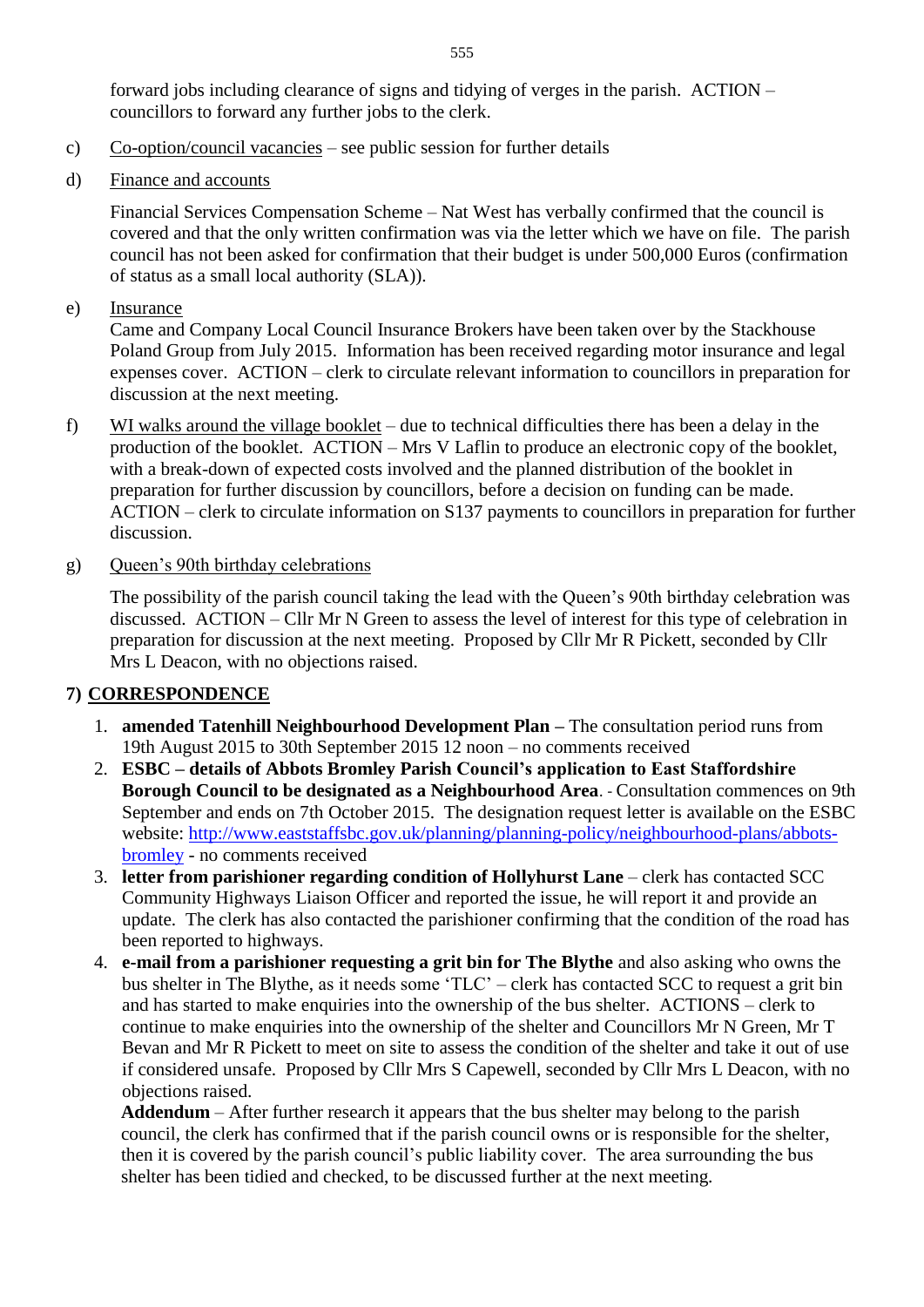- 5. **SCC – information on changes to bus timetable** due to 'Review of supported bus network in East Staffordshire' - 841 service - Midday journey withdrawn with reduced subsidy
- 6. **ESBC – information on Neighbourhood priority proposals**  this was discussed and it was decided not to submit any proposals at the present time, proposed by Cllr Mr R Pickett, seconded by Cllr Mr N Green, with no objections raised. ACTION – clerk to inform ESBC of the decision.
- 7. **Information from SPCA and NALC regarding training and legal briefings** ACTION councillors to inform the clerk if they are interested in attending training. ACTION – clerk to circulate relevant information and legal briefings to councillors in preparation for discussion at the next meeting.

#### **Other correspondence received**

Staffordshire Playing Fields Association – minutes from 2014 AGM and agenda for 2015 AGM, Annual report and accounts 2014/2015

SPCA – info on various courses, bulletins and other info

Thank you letter from Mr G Kerby for internal audit fee payment

Uttoxeter and Neighbourhood Watch and Crime Prevention Panel - Minutes of Meeting 12th August 2015, it has been agreed to suspend any further Neighbourhood Watch and Crime Prevention Panel meetings until the AGM on 10th February 2016.

Kingstone with Gratwich Village Hall minutes  $-17<sup>th</sup>$  September 2015

**8) PLANNING APPLICATIONS -** Consultations are now being received via e-mail alert. Councillors were asked to respond to all planning applications, giving a 'no comment' return where appropriate. Decisions to permit or refuse applications from ESBC are shown below:-

P/2015/01117 - Erection of a single storey extension on north elevation, Manor View, Leese Hill, Kingstone, Staffordshire, ST14 8QT

### **No comments**

**Addendum** – Permit with conditions

P/2015/00417 - Erection of a detached dwelling and use of redundant store as detached double garage, Nene House, Uttoxeter Road, Kingstone, Staffordshire, ST14 8QH **Refused**

P/2015/01259 - Prior notification for the erection of an agricultural building for the storage of feed and implements, Blythebridge Hall Farm, Booth Lane, The Blythe, Stowe By Chartley, Staffordshire, ST18 0LT

### **No comments**

**Addendum –** East Staffordshire Borough Council has no objections to the proposal as submitted and does not require prior approval of the siting, design and external appearance of the building

P/2015/00833 - Retention of replacement fishing cabin and hardstanding, Burndhurst Mill Farm, Caverswall Lane, Lower Loxley, Staffordshire, ST14 8RZ **Permit with conditions**

P/2014/01619 - Prior approval for the conversion of an agricultural building to form a dwelling, Proposed Barn Conversion, Little Acre Barn, Woodcock Heath, Kingstone, Staffordshire.

### **An appeal has been made to the Secretary of State against ESBC's decision to refuse planning permission**

Councillors did not wish to alter or withdraw any comments made previously. **Addendum** - The appeal has been allowed